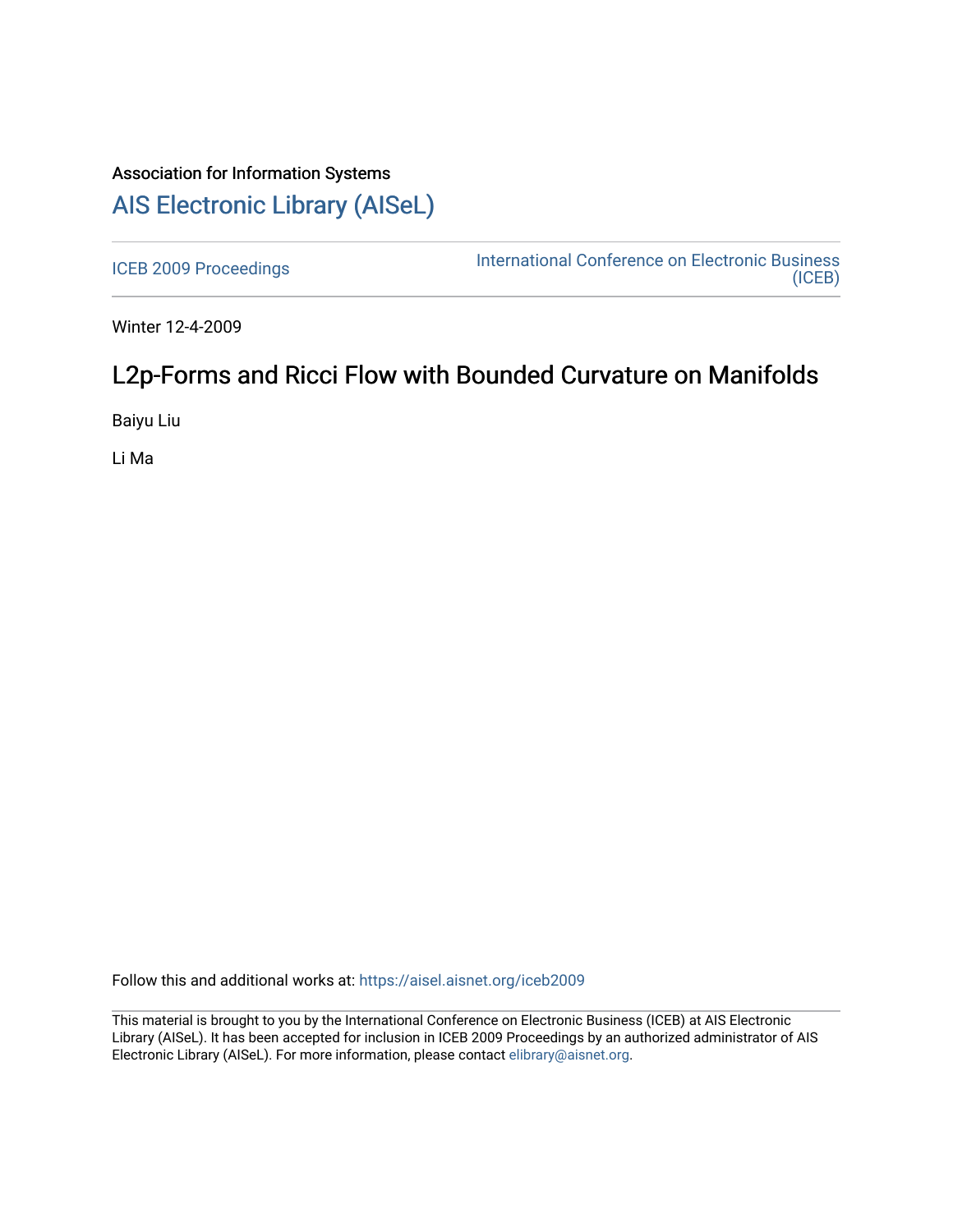# L <sup>2</sup> P-FORMS AND RICCI FLOW WITH BOUNDED CURVATURE ON MANIFOLDS

Baiyu Liu, Li Ma

Department of Mathematical Sciences, Tsinghua University, Beijing 100084, China liuby05@mails.tsinghua.edu.cn, lma@math.tsinghua.edu.cn

#### Abstract

In this paper, we study the evolution of  $L^2$  p-forms under Ricci flow with bounded curvature on a complete noncompact or a compact Riemannian manifold. We show that under the curvature operator bound condition on such a manifold, the weighted  $L^2$  norm of a smooth p-form is non-increasing along the Ricci flow. The weighted  $L^{\infty}$ norm is showed to have monotonicity property too.

Keywords: Ricci flow, forms, monotonicity

### 1 Introduction

In this paper we study the evolution of a p-form under the Ricci flow introduced by R.Hamilton in 1982 ([8]). To understand the change of the DeRham cohomology of the manifold under Ricci flow, we need to compute the heat equation for p-forms. Then we try to use some trick from the paper [10] to get some monotonicity results.

By definition, the Ricci-Hamilton flow on a manifold  $M$  of dimension  $n$  is the evolution equation for Riemannian metrics:

$$
\partial_t g_{ij} = -2R_{ij}, \quad \text{on } M_T := M \times [0, T)
$$

where  $R_{ij}$  is the Ricci tensor of the metric  $g := g(t) =$  $(g_{ij})$  in local coordinates  $(x^i)$  and T is the maximal existing time for the flow. Given an initial complete Riemannian metric of bounded curvature, the existence of Ricci flow with bounded sectional curvature on a complete noncompact Riemannian manifold had been established by Shi [13] in 1989. This is a very useful result in Riemannian Geometry. Interestingly, the maximum principle of heat equation is true on such a flow, see [13]. Then we can easily show that the Ricci flow preserves the property of nonnegative scalar curvature (see also [8]). Given a smooth  $L^2$  p-form  $\phi$  with compact support on a Riemannian manifold  $(M, g)$ . Recall that its  $L^2$  norm is defined by

$$
||\phi||_{L^2g}=(\int_M |\phi|^2_g(x) dv_g)^{1/2},
$$

and the  $L^{\infty}$  norm is defined as

$$
||\phi||_{L^{\infty}g} = \sup_{x \in M} |\phi(x)|_{g(x)}
$$

Assume that  $d\phi = 0$ . Let  $\Phi = [\phi]$  be the  $L^2$  cohomology class of the form  $\phi$  in  $(M, q)$ . Define

$$
||\Phi||_{L^2g} = \inf_{\varphi \in \Phi} ||\varphi||_{L^2g}
$$

and

$$
||\Phi||_2(t) = ||\Phi||_{L^2g(t)}
$$

for the flow  $\{g(t)\}\$ . It is well-known that  $||\Phi||_{L^2_q}$  is a norm on  $H^1_{dR}(M,\mathbf{R})$ . We denote by  $d_g(x, y)$  the distance of two points x and y in  $(M, g)$ .

Our new results are the following

**Theorem 1** Let  $(M, g_0)$  be a compact or complete *noncompact Riemannian manifold with non-negative scalar curvature. Assume that* g(t) *is a Ricci flow with bounded curvature on*  $[0, T)$  *with initial metric*  $q(0) = q_0$ *on M. For*  $t \in [0, T)$  *the Ricci curvature satisfies* 

$$
R_{ij}\eta^i\eta^j\geq 0
$$

*and it holds the curvature pinching condition*

$$
W(t) + \frac{2R(t)}{(n-1)(n-2)} \le \frac{4}{n-2}L(t),
$$
 (1)

*where*  $R(t)$  *is the scalar curvature of the flow*  $(q(t))$ *, and* 

$$
W(t) = \sup_{\xi} \frac{|W_{ijkl}(t)\xi^{ij}\xi^{kl}|}{\xi^{ij}\xi_{ij}},
$$

$$
(\xi^{ij} = -\xi^{ji})
$$

*with*

$$
W_{ijkl} = R_{ijkl} - \frac{1}{n-2} (R_{ik}g_{jl} - R_{il}g_{jk} + R_{jl}g_{ik} - R_{jk}g_{il}) + \frac{R}{(n-1)(n-2)} (g_{ik}g_{jl} - g_{il}g_{jk}).
$$

*is the Weyl conformal curvature tensor.* L(t) *is the smallest eigenvalue of the matric*  $R_{ii}(t)$ *.* 

*Then for a*  $L^2$  *p*-form  $\xi$ , we have

$$
||\xi||_{L^2g(t)} \le ||\xi||_{L^2g(s)}, \text{for } t > s,
$$

*along the Ricci flow*  $q(t)$ *. Similarly, we have the*  $L^{\infty}$ *monotonicity of the p-form heat flow along the Ricci flow.*

*The 9th International Conference on Electronic Business, Macau, November 30 - December 4, 2009*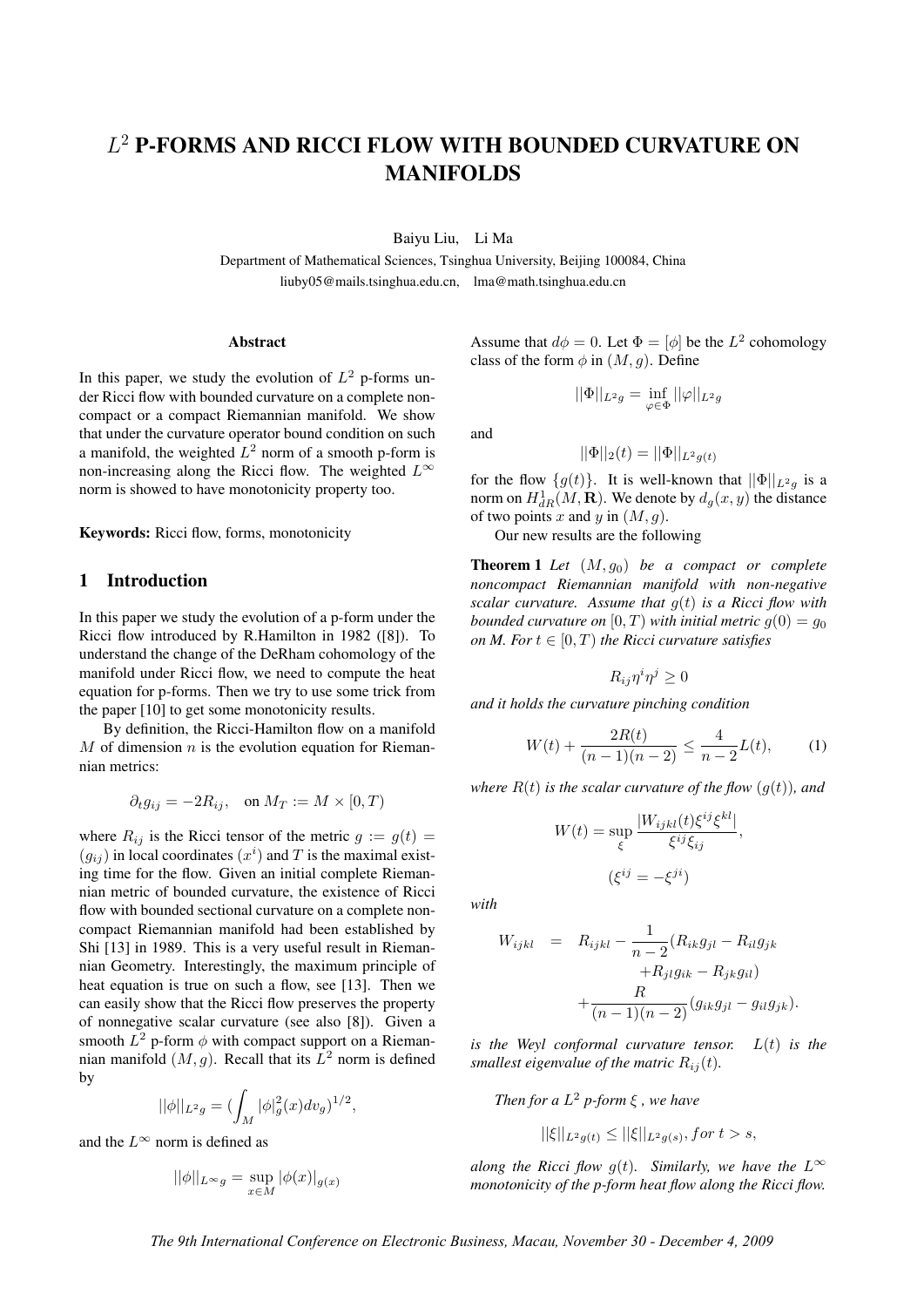It is easy to see that the  $L^2$  monotonicity gives the monotonicity of De Rham cohomology class of a closed p-form with compact support. So we shall not state the corresponding result for De Rham cohomology class. We remark that the pinching curvature condition in the theorem above is not nature since it may not be preserved along the Ricci flow. However, this is a classical condition used in the book of Bochner and Yano [1] ( see page 89 of the [1]), which is quite similar to ours.

As a comparison, we would like to mention a pinching result of G.Huisken [9]. It is well known that the curvature tensor  $Rm = \{R_{ijkl}\}\$ of a Riemannian manifold can be decomposed into three orthogonal components which have the same symmetries as Rm:

$$
Rm = W + V + U.
$$

Here  $W = \{W_{ijkl}\}\$ is the Weyl conformal curvature tensor, whereas  $V = \{V_{ijkl}\}\$ and  $U = \{U_{ijkl}\}\$ denote the traceless Ricci part and the scalar curvature part respectively. The following pointwise pinching condition was proposed by Huisken in [9] (see also the works of C.Margerin [11] and S.Nishikawa[12]):

$$
|W|^2 + |V|^2 < \delta_n |U|^2,\tag{2}
$$

with

$$
\delta_4 = \frac{1}{5}, \quad \delta_5 = \frac{1}{10}, \quad \delta_n = \frac{2}{(n-2)(n+1)}, \quad n \ge 6,
$$
\n(3)

and define the norm of a tensor:

$$
|T|^2\hspace{-1mm}=\hspace{-1mm}|T_{ijkl}|^2\hspace{-1mm}=g^{im}g^{jn}g^{kp}g^{lq}T_{ijkl}T_{mnpq}=T_{ijkl}T^{ijkl}.
$$

Then we have the following result of G.Huisken:

**Theorem 2** Let  $n \geq 4$ . Suppose  $(M^n, g_0)$  is an n*dimensional smooth compact Riemannian manifold with positive and bounded scalar curvature and satisfies the pointwise pinching condition (2).*

Then  $M^n$  is diffeomorphic to the sphere  $S^n$  or a quotient *space of* S <sup>n</sup> *by a group of fixed point free isometries in the standard metric.*

Note that the pinching curvature conditions (even the assumption about behavior at infinity see [6] and [5]) in Theorem 2 and Theorem 3 are preserved along the Ricci flow, see [9] [11] and [12]. So our pinching condition in Theorems 2 is more nature. We point out that the pinching condition (2) gives positive curvature operator. Recently, the deep work of C.Boehm and B.Wilking [2] proved the same result for positive curvature operator case.

In the following we just try to give another way to understand the monotonicity of the norms of closed forms under Ricci flow for general lower bound curvature operator case.

**Theorem 3** Let  $n \geq 4$ . Suppose  $(M^n, g_0)$  is an n*dimensional smooth compact Riemannian manifold. Assume that* g(t) *is a Ricci flow with its curvature operator bounded from below by the constant* 2k *on* [0, T) *with initial metric*  $g(0) = g_0$  *on M.* 

*Then for a*  $L^2$  *p*-form  $\xi$  *on*  $(M, g_0)$ , we have

$$
||e^{kp(p-1)t}\xi||_{L^2g(t)} \le ||e^{kp(p-1)s}\xi||_{L^2g(s)}, \text{for } t > s,
$$

*alone the Ricci flow g(t). Similarly, we have the*  $L^{\infty}$ *monotonicity of the p-form heat flow along the Ricci flow.*

Note that R.Hamilton [8] proved that the non-negative curvature operator condition is preserved along the Ricci flow on compact Riemannian manifolds. With the help of the curvature decay estimate, one can show that similar result to Theorem 3 is also true in complete non-compact Riemannian manifolds. However, we omit the detail of the proof here since the argument is similar to Theorem 3.

**Theorem 4** Let  $n > 4$ . Suppose  $(M^n, q_0)$  is an n*dimensional smooth complete noncompact Riemannian manifold with bounded curvature operator and with curvature decay condition as in [5]. Assume that* g(t) *is a Ricci flow with its curvature operator bounded from below by the constant* 2k *on* [0, T) *with initial metric*  $g(0) = g_0 \text{ on } M$ .

Then for a 
$$
L^2
$$
 p-form  $\xi$  on  $(M, g_0)$ , we have  

$$
||e^{kp(p-1)t}\xi||_{L^2g(t)} \leq ||e^{kp(p-1)s}\xi||_{L^2g(s)}, \text{ for } t > s,
$$

*alone the Ricci flow*  $g(t)$ *. Similarly, we have the*  $L^{\infty}$ *monotonicity of the p-form heat flow along the Ricci flow.*

## 2 Basic formulae from Riemannian Geometry

Some basic materials in Riemannian geometry are stated here, to the extent that will serve as computational notations the later sections. Readers who are interested in pursuing further along the line are referred to the book by Yano and Bochner [1] and the paper by Huisken [9]. However, we make a caution that we use modern convention from the book of [4].

Consider an n-dimensional Riemannian manifold  $M^n$ with the metric  $(g_{ij})$ . Denote by  $(g^{ij}) = (g_{ij})^{-1}$  and  $\Gamma^i_{jk}$ the Christoffel symbols.

For a scalar  $f(x)$ , the covariant derivative of  $f(x)$  is given by

$$
f_{;j} = \frac{\partial f}{\partial x^j}
$$

and the second covariant derivative is given by

$$
f_{;j;k} = \frac{\partial^2 f}{\partial x^j \partial x^k} - \frac{\partial f}{\partial x^i} \Gamma^i_{jk}.
$$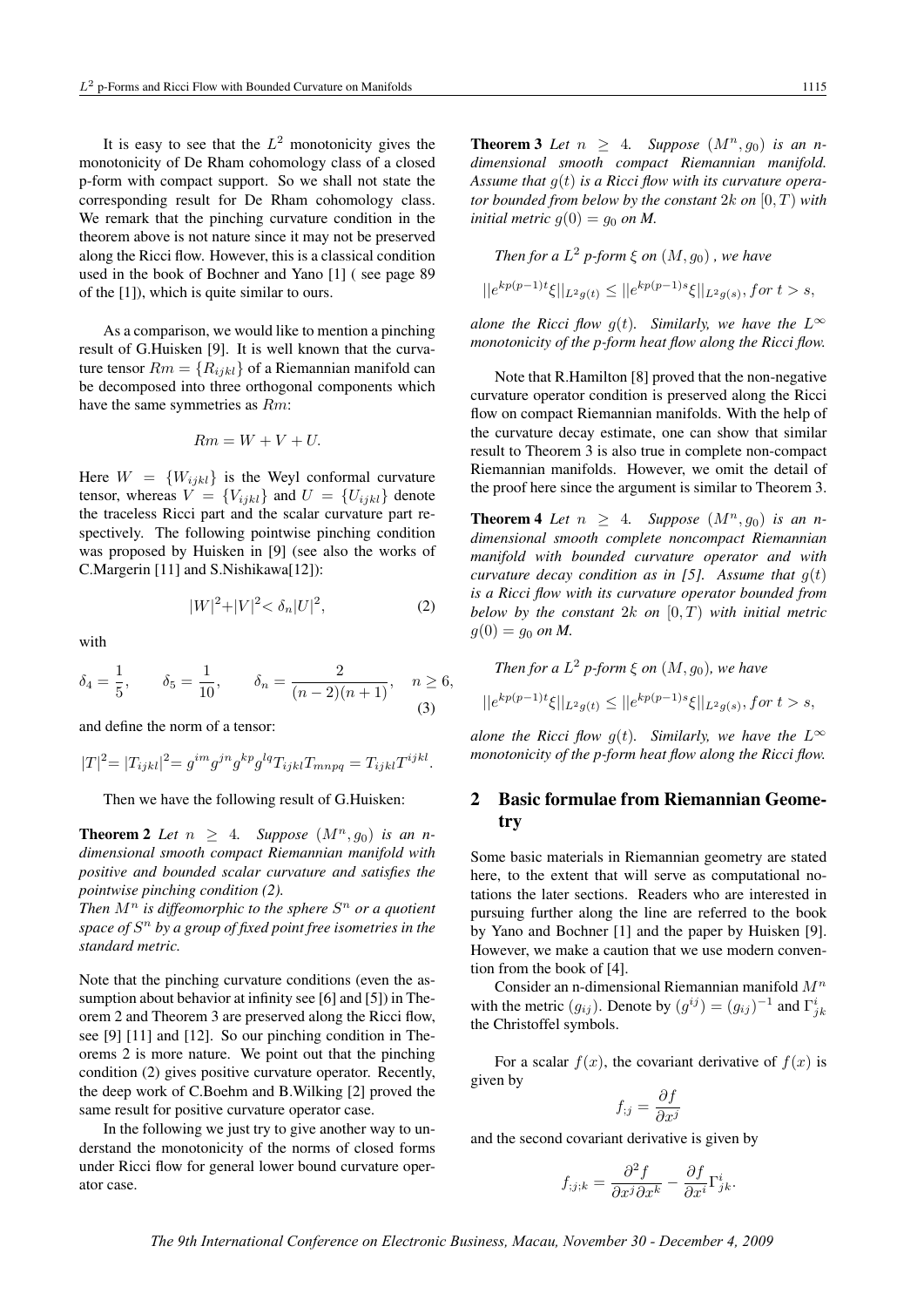Thus, we see that  $f_{;j;k} = f_{;k;j}$ .

However, for vectors and tensors, successive covariant differentiations are not commutative in general. For example, for a contravariant vector  $v^i$ , we obtain

$$
v_{;k;l}^{i} - v_{;l;k}^{i} = -v^{j} R_{klj}^{i} , \qquad (4)
$$

where

$$
R_{ijk}^l = \frac{\partial \Gamma_{jk}^l}{\partial x^i} - \frac{\partial \Gamma_{ik}^l}{\partial x^j} + \Gamma_{im}^l \Gamma_{jk}^m - \Gamma_{jm}^l \Gamma_{ik}^m.
$$
 (5)

Similarly, for a covariant vector  $v_i$ , then we have

$$
v_{k;i;j} - v_{k;j;i} = v_l R_{ijk}^l , \t\t(6)
$$

and if we take a general tensor  $T_{jk}^i$  for example, then we have

$$
T_{jk;l,m}^i - T_{jk,m;l}^i = -T_{jk}^s R_{lms}^i + T_{sk}^i R_{lmj}^s + T_{js}^i R_{lmk}^s.
$$
\n(7)

Formulas (4),(6) and (7) are called the Ricci formulas.

From the curvature tensor  $R^i_{jkl}$ , we get, by contraction,

$$
R_{jk} = R_{ijk}^i,
$$

moreover, from  $R_{jk}$ , by multiplication by  $g^{jk}$  and by contraction, we get

$$
R = g^{jk} R_{jk}.
$$

 $R_{ik}$  and  $R$  are called Ricci tensor and curvature scalar of the metric g respectively.

From the definition (5) of  $R_{jkl}^{i}$ , it is easily seen that  $R_{jkl}^{i}$  satisfies the following algebraic identities:

$$
R^i_{jkl} = -R^i_{jlk},
$$

and

$$
R_{jkl}^i + R_{klj}^i + R_{ljk}^i = 0.
$$
 (8)

Consequently, from (8), we obtain  $R_{jk} = R_{kj}$ .

If we put

$$
R_{ijkl} = g_{hl} R_{ijk}^h,
$$

then  $R_{ijkl}$  satisfies

$$
R_{ijkl} = -R_{jikl},
$$

and

$$
R_{ijkl} + R_{jkil} + R_{kijl} = 0.
$$
 (9)

Equations (8) and (9) are called the first Bianchi identities.

Moreover, applying the Ricci formula and calculating the covariant compontents  $R_{ijkl}$ , we get

$$
R_{ijkl} = -R_{ijlk},
$$

and

$$
R_{ijkl} = R_{klij}.
$$

It is also to be noted that

$$
R_{jkl;m}^i + R_{jlm;k}^i + R_{jmk;l}^i = 0,
$$
\n(10)

which is called the second Bianchi identity. From  $(10)$ , we get

$$
2R^s_{l;s} = R_{;l},
$$

in which  $R_l^s = g^{is} R_{il}$ .

Denote by  $Rc = \{R_{ij}\}\$ and R the Ricci tensor and scalar curvature. We can write the traceless Ricci part  $V = \{V_{ijkl}\}\$ and the scalar curvature part  $U = \{U_{ijkl}\}\$ as follows ( see also [9]):

$$
U_{ijkl} = \frac{1}{n(n-1)} R(g_{ik}g_{jl} - g_{il}g_{jk}),
$$
  

$$
V_{ijkl} = \frac{1}{n-2} (\stackrel{\circ}{R}_{ik} g_{jl} - \stackrel{\circ}{R}_{il} g_{jk} - \stackrel{\circ}{R}_{jk} g_{il} + \stackrel{\circ}{R}_{jl} g_{ik}),
$$

where

$$
\overset{\circ}{R}_{ij} = R_{ij} - \frac{1}{n} R g_{ij} \ .
$$

If we let

$$
\stackrel{\circ}{R\!m} = \{ \stackrel{\circ}{R}_{ijkl} \} = \{ R_{ijkl} - U_{ijkl} \} = \{ V_{ijkl} + W_{ijkl} \},
$$

then

$$
|\overset{\circ}{Rm}|^2 = |W|^2 + |V|^2,
$$
  

$$
|U|^2 = \frac{2}{n(n-1)}R^2,
$$
  

$$
|Rm|^2 = |\overset{\circ}{Rm}|^2 + |U|^2.
$$

### 3 Proof of Theorem 1

We first set up a key lemma which is useful in the proof of all the Theorems above.

**Lemma 1** Let  $\xi_{i_1...i_p}(x,t)$  be an anti-symmetric covari*ant vector for all the time t, and satisfying the heat equation*

$$
\frac{\partial \xi_{i_1...i_p}}{\partial t} = \Delta_d \, \xi_{i_1...i_p}.
$$

*Then,*

$$
\frac{\partial}{\partial t} |\xi|^2 = \Delta |\xi|^2 - 2\xi^{i_1...i_p;j} \xi_{i_1...i_p;j} \qquad (11)
$$

$$
-p(p-1)\xi_{ij}{}_{i_1...i_{p-2}} R^{ij}{}_{kl} \xi^{kli_1...i_{p-2}}.
$$

*Here*  $\Delta_d = \delta d + d\delta$  *is the Hodge-DeRham Laplacian of*  $g(t)$ ,  $\Delta$  *is the rough Laplacian in the sense of* [4], and  $R^{i\bar{j}}_{\ \ kl} = g^{ip}g^{jq}R_{pqkl}.$ 

*The 9th International Conference on Electronic Business, Macau, November 30 - December 4, 2009*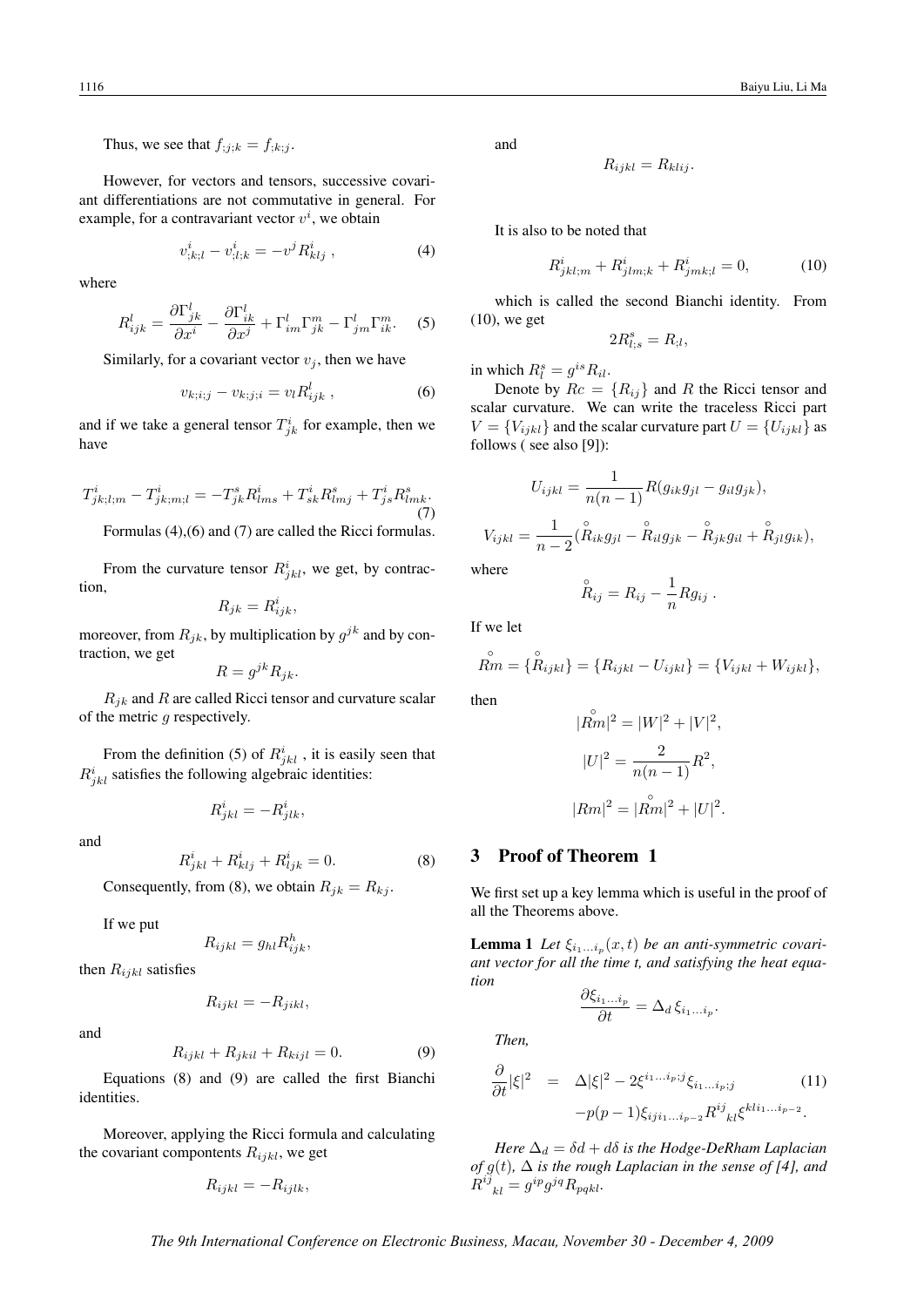Proof: Recall that for a covariant vector  $\xi_{i_1...i_p}$ , we have

$$
\Delta_d \xi_{i_1...i_p} = g^{jk} \xi_{i_1...i_p;j;k} - \sum_s^{1...p} \xi_{i_1...i_{s-1}ai_{s+1}...i_p} R^a_{i_s}
$$

$$
- \sum_{s
$$

(see page 74 in [1], and please note that we have used the same notations as in [1]).

Along the Ricci-Hamilton flow, we have

$$
\frac{\partial g^{ij}}{\partial t} = 2R^{ij}.
$$

Then,

$$
\frac{\partial}{\partial t}|\xi|^{2} = \frac{\partial}{\partial t}(g^{i_{1}k_{1}}\cdots g^{i_{p}k_{p}}\xi_{i_{1}...i_{p}}\xi_{k_{1}...k_{p}})
$$
\n
$$
= \sum_{a}^{1...p} g^{i_{1}k_{1}}\cdots g^{i_{a-1}k_{a-1}}2R^{i_{a}k_{a}}g^{i_{a+1}k_{a+1}}
$$
\n
$$
\cdots g^{i_{p}k_{p}}\xi_{i_{1}...i_{p}}\xi_{k_{1}...k_{p}}
$$
\n
$$
+2g^{i_{1}k_{1}}\cdots g^{i_{p}k_{p}}(\Delta_{d}\xi_{k_{1}...k_{p}})\xi_{i_{1}...i_{p}}
$$
\n
$$
= 2pR^{i_{1}k_{1}}g^{i_{2}k_{2}}\cdots g^{i_{p}k_{p}}\xi_{i_{1}...i_{p}}\xi_{k_{1}...k_{p}}
$$
\n
$$
+2g^{i_{1}k_{1}}\cdots g^{i_{p}k_{p}}(\Delta\xi_{k_{1}...k_{p}})\xi_{i_{1}...i_{p}}
$$
\n
$$
-2\sum_{s}^{1...p}\xi^{k_{1}...k_{p}}\xi_{k_{1}...k_{s-1}ak_{s+1}...k_{p}}R^{a}_{k_{s}}
$$
\n
$$
-2\sum_{s\n
$$
R^{ab}_{k_{s}k_{t}}\xi^{k_{1}...k_{p}}
$$
\n
$$
+2\xi^{k_{1}...k_{p}}(\Delta\xi_{k_{1}...k_{p}})
$$
\n
$$
+2\xi^{k_{1}...k_{p}}(\Delta\xi_{k_{1}...k_{p}})
$$
\n
$$
-2p\xi^{j_{1}2...j_{p-1}}\xi_{i_{2}...i_{p-1}}R^{i}_{j_{s}}\xi^{k_{1}i_{1}...i_{p-2}}
$$
\n(12)
$$

By calculations, we obtain

$$
\Delta |\xi|^2 = 2(\xi^{i_1...i_p} \Delta \xi_{i_1...i_p} + \xi^{i_1...i_p;j} \xi_{i_1...i_p;j}), \quad (13)
$$

for which  $\Delta f = g^{ij} f_{;i;j}$ , (f is a scalar field).

Putting  $(13)$  into  $(12)$ , we get  $(11)$ 

$$
\frac{\partial}{\partial t}|\xi|^2 = \Delta |\xi|^2 - 2\xi^{i_1...i_p;j}\xi_{i_1...i_p;j}
$$

$$
-p(p-1)\xi_{ij}i_{1...i_{p-2}}R^{ij}{}_{kl}\xi^{kli_1...i_{p-2}}.
$$

We are done since this is what we wanted in the lemma.

We now give a proof of Theorem 1.

Proof of Theorem 1: Using the curvature decomposition we have the following:

$$
- \xi_{ij}{}_{i_{1}...i_{p-2}} R^{ij}{}_{kl} \xi^{kli_{1}...i_{p-2}}\n= - \xi^{ij}{}_{i_{1}...i_{p-2}} R_{ijkl} \xi^{kl}{}_{i_{1}...i_{p-2}}\n= \xi^{ij}{}_{i_{1}...i_{p-2}} \xi^{kl}{}_{i_{1}...i_{p-2}} (-W_{ijkl}\n+ \frac{R(t)}{(n-1)(n-2)} (g_{ik}g_{jl} - g_{il}g_{jk})\n- \frac{1}{n-2} (R_{ik}g_{jl} - R_{il}g_{jk} + R_{jl}g_{ik} - R_{jk}g_{il}))\n= -W_{ijkl} \xi^{ij}{}_{i_{1}...i_{p-2}} \xi^{kl}{}_{i_{1}...i_{p-2}}\n- \frac{4}{n-2} R_{il} \xi^{ij}{}_{i_{1}...i_{p-2}} \xi^{j}{}_{j_{1}...i_{p-2}}\n+ \frac{2R(t)}{(n-1)(n-2)} \xi^{ij}{}_{i_{1}...i_{p-2}} \xi_{ij}{}_{i_{1}...i_{p-2}}\n\leq (W(t) - \frac{4}{n-2}L(t)\n+ \frac{2R(t)}{(n-1)(n-2)}) \xi^{i_{1}...i_{p}} \xi_{i_{1}...i_{p}}
$$

Recall that the assumption (1)

$$
W(t) + \frac{2R(t)}{(n-1)(n-2)} \le \frac{4}{n-2}L(t),
$$

for (11), and we derive  $\frac{\partial}{\partial t} |\xi|^2 \leq \Delta |\xi|^2$ . Then, Lemma 4 in [10] implies the  $L^2$  monotone result, and the Maximum principle [13] implies the  $L^{\infty}$  monotonicity. This completes the proof of Theorem 1.

#### 4 Proof of Theorem 3

In this section, we plan to prove Theorems 3.

Proof of Theorem 3: First, the existence of the heat flow of the p-form along the Ricci flow follows almostly from Gaffney [7], so we omit the detail. Then we note that the  $L^2$  property of the p-form  $\xi$  is preserved along the Ricci flow. Note that when  $k = 0$ , the positivity of curvature operator is preserved as long as the solution of the evolution equation for the Ricci-Hamilton flow exists. Recall that our curvature operator is bounded from below along the Ricci flow. Then we have,

$$
\xi_{iji_1...i_{p-2}} R^{ij}{}_{kl} \xi^{kli_1...i_{p-2}} \geq 2k|\xi|^2, \quad for \quad t \in [0, T),
$$

which in turn, by the equation (11), gives us that

$$
\frac{\partial}{\partial t}|\xi|^2 \le \Delta |\xi|^2 - 2kp(p-1)|\xi|^2.
$$

In the other word, we have

$$
\frac{\partial}{\partial t} |e^{kp(p-1)t}\xi|^2 \le \Delta |e^{kp(p-1)t}\xi|^2.
$$

Hence, using the same argument as in  $([10])$ , we have proved the monotonicity of the weighted  $L^2$  norm of the

*The 9th International Conference on Electronic Business, Macau, November 30 - December 4, 2009*